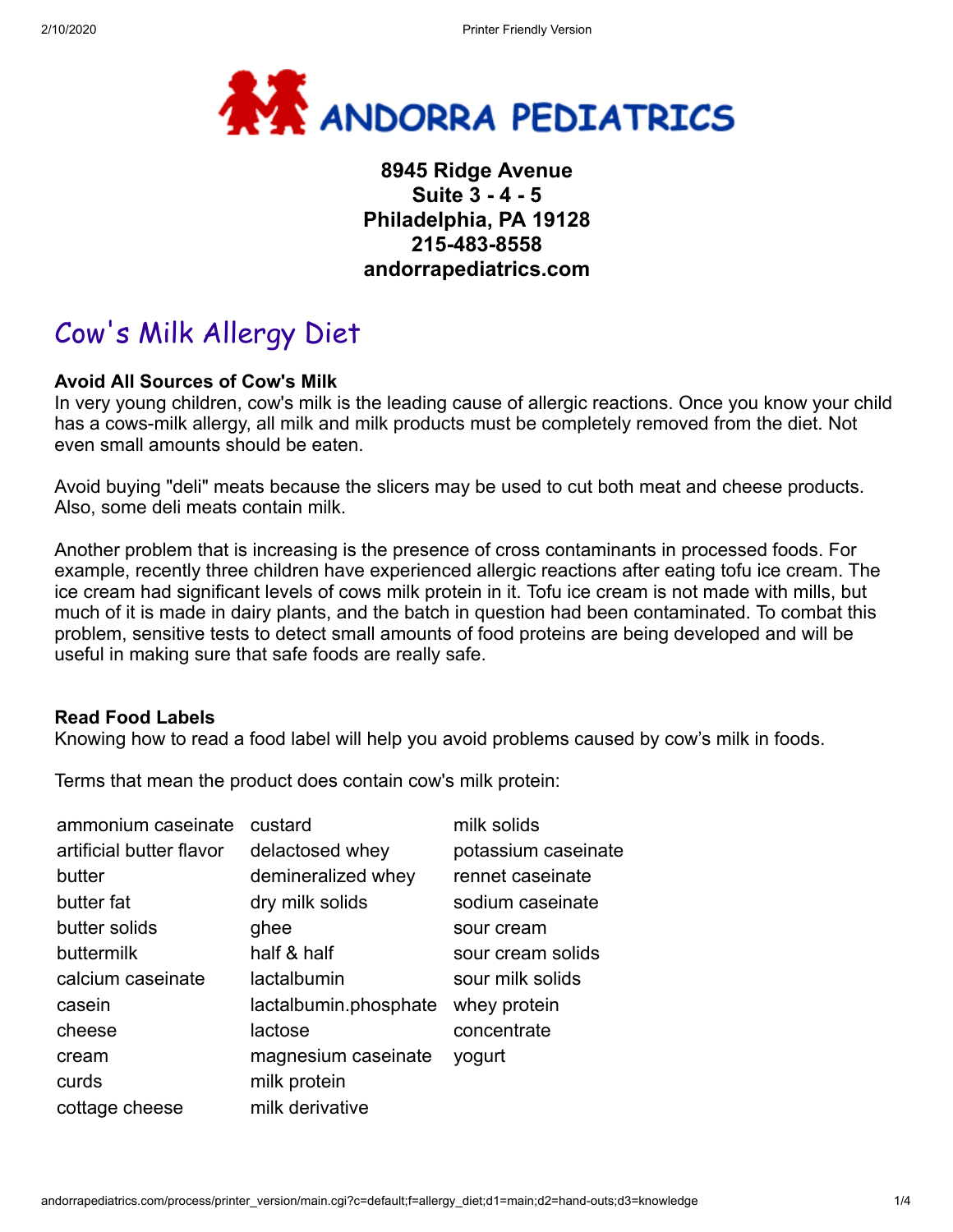Terms that may mean the product contains cow's milk protein:

high protein flour caramel flavoring natural flavoring

# **Soy Allergy Diet**

# **Avoid All Sources of Soybean Protein**

Avoiding products made with soybeans is difficult. Soybeans have become a major part of processed food products in our country. Soybeans and soybean products are found in baked goods, canned tuna, cereals, crackers, infant formulas, sauces, and soups.

Soybean oil is considered to be safe. In the processing of most soybean oils, the protein portion is removed. A child with an allergy to soybeans can still have soybean oil and soy lecithin.

# **Read Food Labels**

Knowing how to read a food label will help you avoid problems caused by soybean protein in foods.

Terms that mean the product does contain soybean protein:

| miso         | soy protein                          | textured vegetable protein (TVP) |
|--------------|--------------------------------------|----------------------------------|
|              | soy albumin soy protein isolate tofu |                                  |
| soy flour    | soy sauce                            | soy nuts                         |
| $t$ -rx /ln% |                                      |                                  |

Terms that may mean the product contains soybean protein:

vegetable broth vegetable gum vegetable starch

# **Provide Missing Nutrients**

Soybeans alone are not a major food in the diet, but because they are in so many products, eliminating all those foods can result in a vitamin deficiency. As a precaution, give your child a daily vitamin pill.

# **Use Soy Formula and Soy Milk**

If your baby is allergic to cows milk, your doctor may recommend that you give a soy-based or caseinhydrolysate formula that will provide the nutrients usually found in milk and milk products. Some soybased formulas are Isomil, and Prosobee,. Casein-hydrolysate formulas contain milk protein that has been extensively broken down so it isn't as likely to cause an allergic reaction as regular milk. Some casein-hydrolysate formulas are Alimentum, Nutramigen, and Pregestimil.

In most cases, don't use Good Start; it is a partial whey hydrolysate, which means it contains some whole milk protein.

Soy-based infant formulas are fortified with nutrients. If your child is currently on a milk-free infant formula, continue to use it as long as your child willingly drinks it. There is no need to stop using soy milk as your child gets older.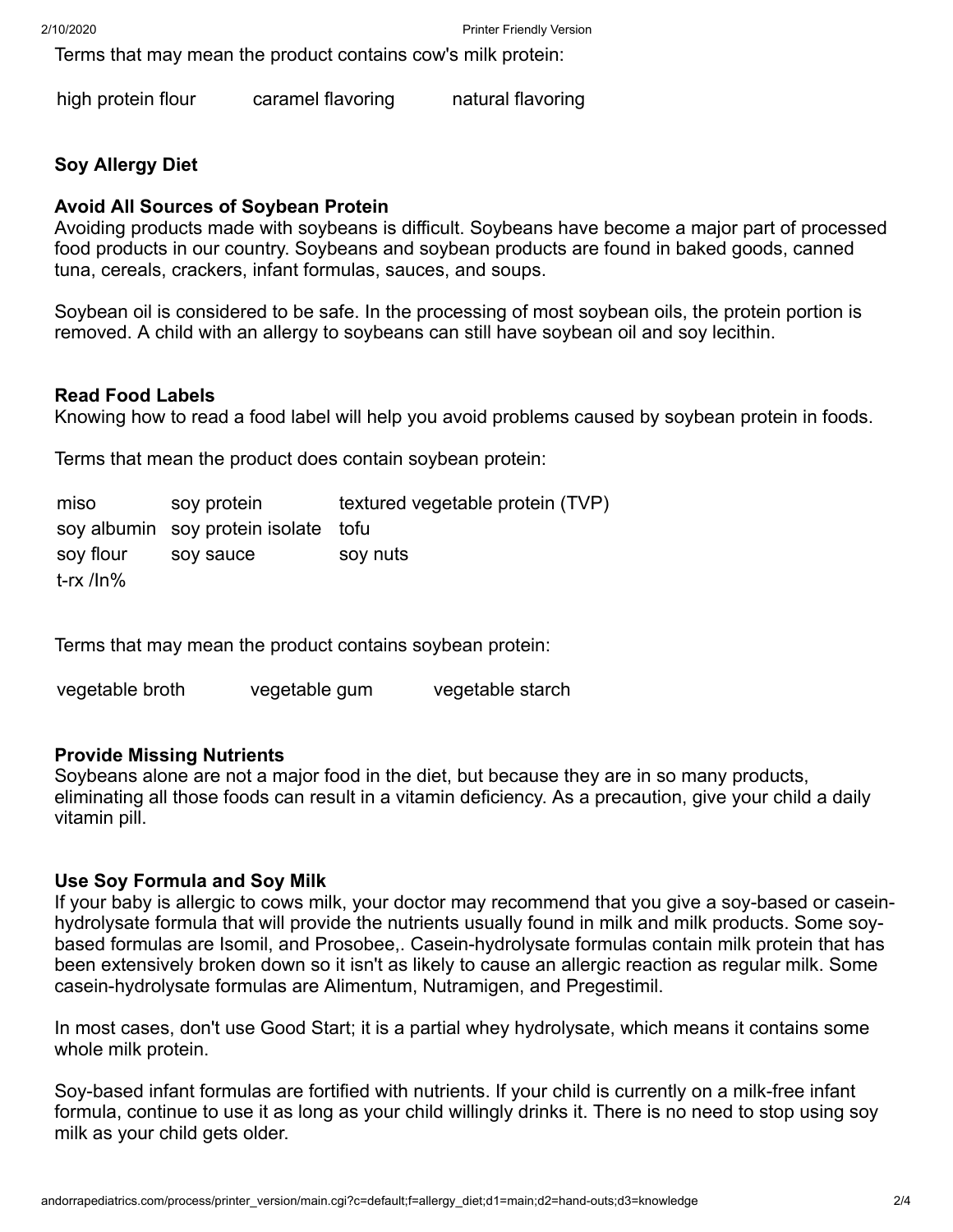#### **Provide Missing Nutrients**

Milk is normally the main source of calcium and vitamin D in a child's diet. These nutrients are needed to build strong bones. If your child is on a diet without milk and is not drinking a formula, ask your doctor about calcium and vitamin D supplements. Calcium supplements include Biocal, Caltrate, Neocalglucon, Oscal, Rolaids, Titralac, Tums, and Viativ. You can also use a calcium-fortified orange juice, which has approximately the same calcium content as milk.

#### **Wheat Allergy Diet**

#### **Avoid All Sources of Wheat**

In this country, wheat is a common food. This makes a diet containing no wheat one of the most difficult to plan.

If your child has a wheat allergy, he must avoid all sources of wheat protein. The list of foods that must be avoided is long, including breads, buns, muffins, cakes, candy, cereals, cookies, crackers, lunch meats, pastas, pizza, pancakes, sauces, and snack foods.

You must read labels carefully, because many processed foods, such as ice cream, catsup, and even instant coffee contain hidden wheat flour.

#### **Read Food Labels**

Knowing how to read a food label will help you avoid problems caused by wheat in foods.

Terms that mean the product does contain wheat protein:

| bran           | high gluten flour  | wheat germ        |
|----------------|--------------------|-------------------|
| farina         | high protein flour | wheat gluten      |
| enriched flour | vital gluten       | wheat starch      |
| gluten         | wheat bran         | whole-wheat flour |
| graham flour   |                    |                   |

Terms that may mean the product contains wheat protein:

| gelatinized starch | modified food starch | vegetable gum    |
|--------------------|----------------------|------------------|
| modified starch    | starch               | vegetable starch |

#### **Use Wheat Substitutes**

You can substitute products made from oats, rice, rye, barley, or corn. These substitutes may be available in your grocery or health-food store. You may also buy flours made from these grains to use in your recipes.

Other good sources of safe foods are specialty foods for people who must also avoid glutencontaining grains (wheat, oats, barley, and rye). These foods may be found in health-food shops or ordered from mail-order companies.

# Copyright 1999 [The Food Allergy Network](http://www.foodallergy.org/)

This information should not be used as substitute for the medical care and advice of your child's physician. Health related